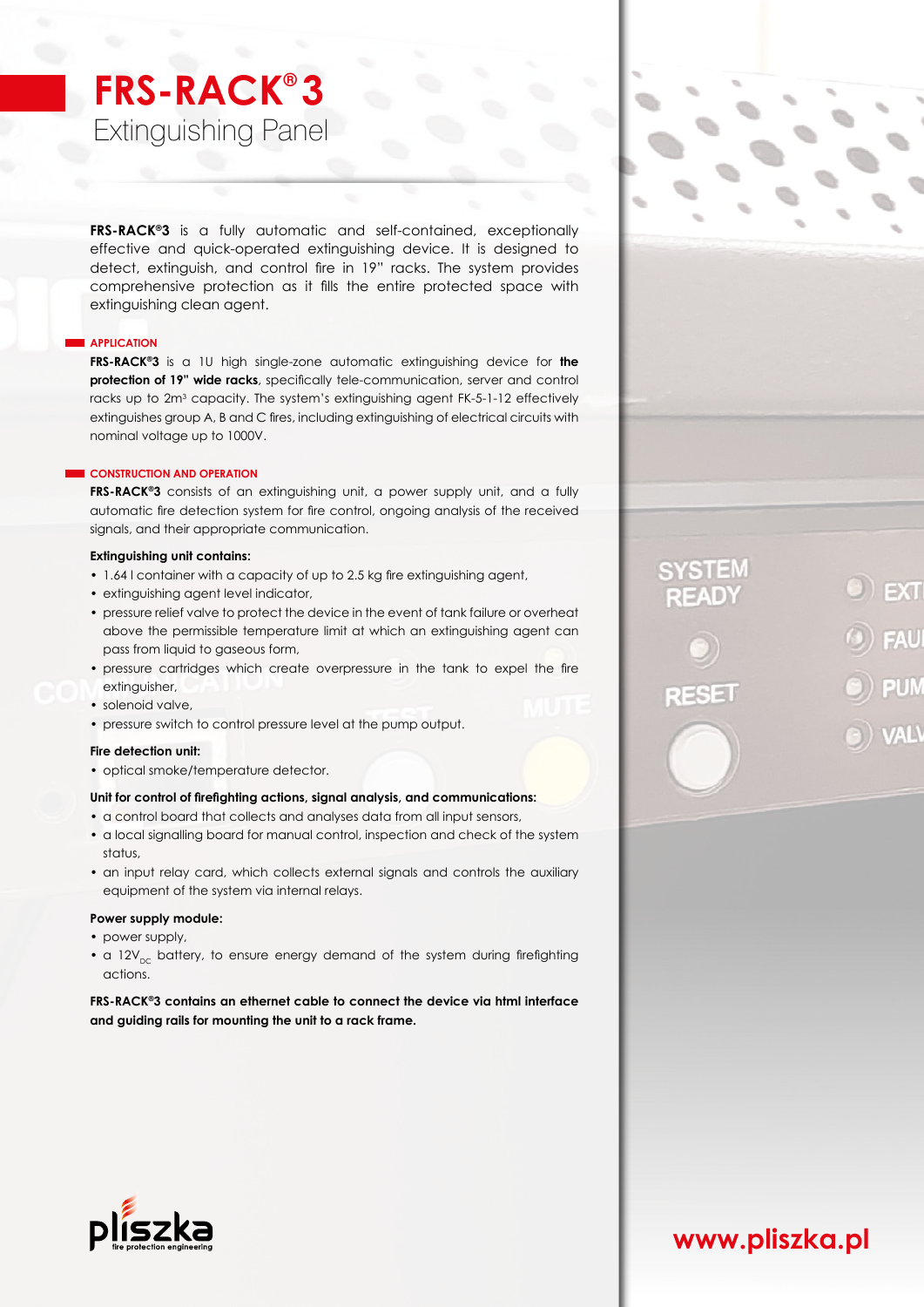On the front wall of the device there are control buttons and LEDs, which inform about operating states and current processes as part of the system.



The device is equipped with a relay board with 4 relays for external devices control. The connectors for the relays, external sensors and other external devices and their identifying labels are placed on the back plate of the device.



Mount the equipment on a 19" rack, connect it to the power supply to check the extinguishing unit is ready to use. It is an out of a box device so no additional configuration is required.

An optical smoke/temperature detector embedded in **FRS-RACK®3** will continuously analyse the protected area. When smoke or predefined risk temperature is detected, the sensor sends a signal to the control board; it starts extinguishing actions. The fire extinguishing agent is forced through the solenoid valve of the fire extinguisher tank and then released through the nozzle into the protected area of the rack cabinet. At the same time, the visual and acoustic system is activated by LEDs located on the front panel to inform about extinguishing actions that have been taken.

The control system monitors the system during both standby and extinguishing actions. The unique indication of the equipment status by means of LEDs on the front panel allows the user to fully control the device at all times.

Remote monitoring of **FRS-RACK®3** is also possible. To do this, it is simply necessary to connect the device to the network using the inputs on the back panel of the device. It can be controlled via the SNMP and Ethernet protocols and settings of the device are accessible through the HTML interface.





**www.pliszka.pl**